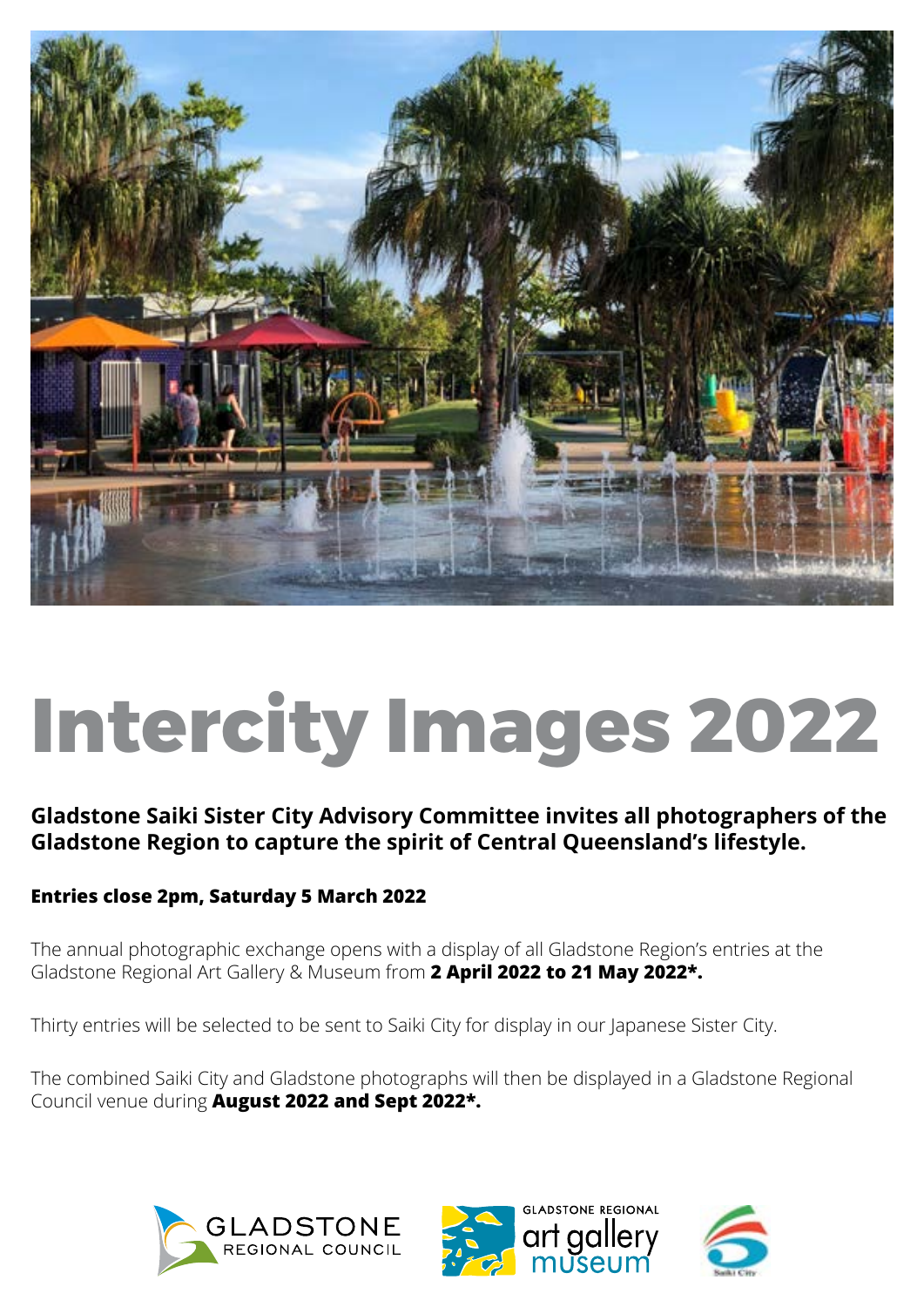# **TERMS & CONDITIONS OF ENTRY**

## **Entrant Eligibility**

- 1. The *Intercity Images* Photography Competition ("the Competition") is open to amateur and professional photographers residing in the Gladstone Regional Council ("GRC") local government area.
- 2. Entrants may be contacted by GRC to verify that they meet the eligibility requirements for the Competition. If GRC contacts an Entrant, the Entrant must supply proof of their age and Gladstone Region residency, to the reasonable satisfaction of GRC. Any Entrant who is contacted by GRC and refuses or otherwise fails to verify their Competition eligibility by the closing date for applications will be disqualified from the Competition.

## **Photograph Requirements**

- 3. The photographs must capture the spirit of the Gladstone Region lifestyle.
- 4. **Photographs must be printed standard mini lab size 6"x 4" (15cm x 10cm).** Panorama photographs are therefore not permitted.
- 5. Photographs should not include watermarks or other branding.
- 6. Transparencies and digital images printed on photographic paper are permitted.
- 7. Digital manipulation of the image is not permitted.
- 8. Photographs may be either colour or monochrome.
- 9. Photographs containing an image of a living person must be accompanied by a GRC Photographic Permission Form signed by that person (available on request from gragm@ gladstone.qld.gov.au or from http://gragm.qld.gov.au/ ). Signed and completed consent forms must be included with the submission of the photograph.
- 10. Photographs must not contain inappropriate content, as determined by GRC.

## **Submission Requirements**

- 11. Hardcopy photographs must be submitted either:
- a. In person to the Gladstone Regional Art Gallery & Museum or any GRC office or library; or
- b. By mail addressed to 2022 Intercity Images, Gladstone Regional Art Gallery & Museum, PO Box 29, Gladstone QLD 4680.
- 12. Photographs must be submitted with the completed Entry Form attached with photo corners.
- 13. The Entry Form must be fully completed, including providing a title and brief caption explaining the photograph.
- 14. A maximum of two entries are permitted per person.
- 15. Entry is free.
- 16. The closing time and date for receipt of entries is **2pm Saturday, 5 March 2022.** Late entries will not be accepted.

### **Judging**

- 17. Photographs will be exhibited within the *Intercity Images 2022* exhibition at the Gladstone Region Art Gallery & Museum from **2 April 2022 to 21 May 2022\*** (*Intercity Images 2022* exhibition:) and judged by a panel of experts selected by GRC ("the Panel").
- 18. The decision of the Panel is final, and no correspondence will be entered into.

### **Winners Announcement**

19. The winning entrants will be notified by email after **2 April 2022.** 

- 20. No other entrants will be notified directly.
- 21. Winning photographs will be publicised online at http://gragm. qld.gov.au/

#### **Prizes**

- 22. Up to 30 images will be selected to be sent to Saiki City for display, and for exhibition in the *Intercity Images 2022: Gladstone Saiki Photographic Exchange Combined Images* exhibition at a Gladstone Regional Council venue.
- 23. Entrants whose images have been selected by the Panel will receive a certificate and an enlargement of the selected photograph at the conclusion of the *Intercity Images 2022* exhibition.
- 24. No prizes are exchangeable or redeemable for cash.

## **Copyright, Consent, Warranties and Acknowledgement**

- 25. Each photographer retains copyright of their image(s).
- 26. In submitting a photograph as part of the Competition, the Entrant:
- a. Warrants that the photograph is their original work and that they are the copyright owner of the photograph;
- b. Provides GRC with a royalty-free, irrevocable, unconditional and non-exclusive licence under the *Copyright Act 1968* (Cth) to use any photograph submitted for display/exhibition, archive, publicity and/or promotional purposes;
- Acknowledges that the photograph may be used within GRC publications, promotional and marketing material, including in videos, catalogues, magazines, newspaper articles, brochures and social media and on GRC's website. Images will be credited with the name of the photographer if used by GRC;
- d. Acknowledges that the title and caption will be translated into Japanese and GRC will not be liable for any misinterpretation;
- e. Agrees to the photograph being included in GRC's permanent collection; and
- f. Agrees that if the photograph is selected to be exhibited in the *Intercity Images 2022* exhibitions:
- i. the photograph will be enlarged to approximately  $10'' \times 8''$ (25.5cm x 20cm), mounted and framed by GRC; and
- ii. the Entrant must provide to GRC (either by emailing gragm@ gladstone.qld.gov.au or by delivering to Gladstone Regional Art Gallery & Museum) a digital JPEG (.jpg) file containing a digital image of the photograph, which must be a minimum of 1MB; and
- g. Without limiting the licence in clause 15(b), agrees to the photograph being exhibited in Saiki City, Japan and in a further exhibition at a Gladstone Regional Council venue during **August and September 2022\***.

#### **General**

- 27. The Entrant indemnifies GRC against any claim, legal or otherwise, that may arise out of publication of image(s) or this Competition.
- 28. GRC reserves the right, in its sole discretion, to disqualify any entry deemed to be in breach of the above Terms and Conditions, including but not limited to the Photograph and Submission Requirements.
- 29. Entry to the Competition does not confer any right of approval to entrants in relation to the use of photographs within promotional and marketing material.
- 30. By entering images into this Competition, the Entrant guarantees to GRC that all the above Terms and Conditions have been met. Any entry found to breach the above Terms and Conditions will be disqualified and will be ineligible to receive a Prize.

#### **\*Dates subject to change**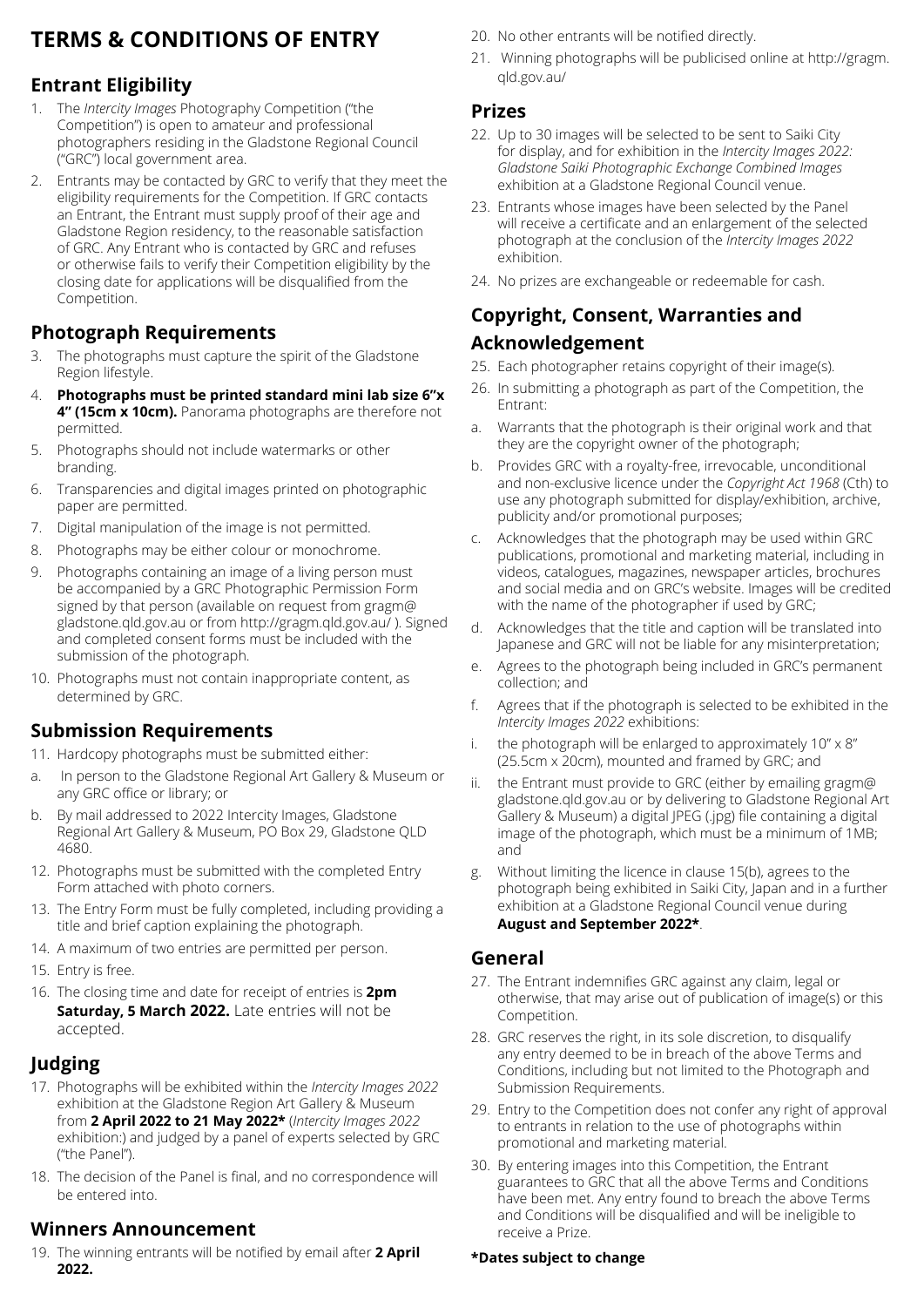#### **To enter:** Fill in the entry form and attach your 6" x 4" (15cm x 10cm) photograph with **photo corners** in the space provided and deliver it to either the

**Gladstone Regional Art Gallery & Museum, Cnr Goondoon & Bramston Sts Gladstone,** or any office, venue or library of the Gladstone Regional Council.

Mail entries must be received by 2pm, Saturday 5 March 2022 and addressed to:

## **2022 Intercity Images: Gladstone Saiki Photographic Exchange Gladstone Regional Art Gallery & Museum PO Box 29, Gladstone QLD 4680**

| <b>Entrant's Details</b>                                                                                                                                                                                                                                                                                                                   |  |
|--------------------------------------------------------------------------------------------------------------------------------------------------------------------------------------------------------------------------------------------------------------------------------------------------------------------------------------------|--|
|                                                                                                                                                                                                                                                                                                                                            |  |
|                                                                                                                                                                                                                                                                                                                                            |  |
|                                                                                                                                                                                                                                                                                                                                            |  |
|                                                                                                                                                                                                                                                                                                                                            |  |
| I have read the conditions of entry and agree to be bound by them at all times. $\square$                                                                                                                                                                                                                                                  |  |
| (Parent or guardian must sign if entrant is under 18 years of age)                                                                                                                                                                                                                                                                         |  |
| The Gladstone Regional Council is collecting the personal information to process your entry for Intercity Images. The<br>information will be accessed only by authorised employees within the Council. Your information will not be given to any<br>other person or agency unless you have given us permission, or we are required by law. |  |

# **Entries Close**

**2pm, Saturday 5 March 2022** 

# **Exhibition of all Gladstone Region Entries**

**2 April 2022 to 21 May 2022 (Dates subject to change)**

# **Exhibition of Gladstone & Saiki Selected Entries**

**August 2022 to September 2022 (Dates subject to change)**

#### **SISTER CITIES:**

The Sister City relationship between Gladstone and Saiki City was established on 4 September 1996. The Sister City movement

is a worldwide concept which originated in the United States of America shortly after World War II - a period in history, like now, where people wanted to focus on community values and exchanges to encourage international understanding and ultimately world peace.

The principles of furthering communication and exchanges at a person-to-person level through City-to-City affiliations was adopted by Australia in 1980 when the Australian Sister City

Association was founded. Today there are some 200 municipalities across Australia that have over 460 overseas affiliations. ASCA is part of an international effort to encourage understanding and cooperation by promoting communication and exchanges between ordinary citizens from different nationalities and cultures.

Saiki City, in Oita Prefecture, is located on Japan's southern island

#### **Image Credits:**

*East Shores Parklands,* Brian Faber, *Intercity Images 2021*

of Kyushu, about 780km south-west of Tokyo, and 150km east of Fukuoka City. On 3 March 2005 Saiki absorbed the towns of Kamae, Kamiura, Tsurumi, Ume and Yayoi, and the villages Honjō, Naokawa and Yonōzu (all from Minamiamabe District) to create the new and expanded Saiki City.

Saiki is pleasantly located on Saiki Bay, part of the Bungo Channel that feeds the Inland Sea of Japan (Setonaikai). Because it is situated on the coastline and due to the warm currents along the Bungo Channel, Saiki experiences mild weather all year round.

Rainfall is most prevalent from June to early July and the chance of snow is limited.

As of 31 March 2017

Area 903.44km2

Population 73, 546

Major Industries include local produce, cement, shipbuilding, fridges/freezers, pearls, roses, strawberries, dried fish and yellowtail.